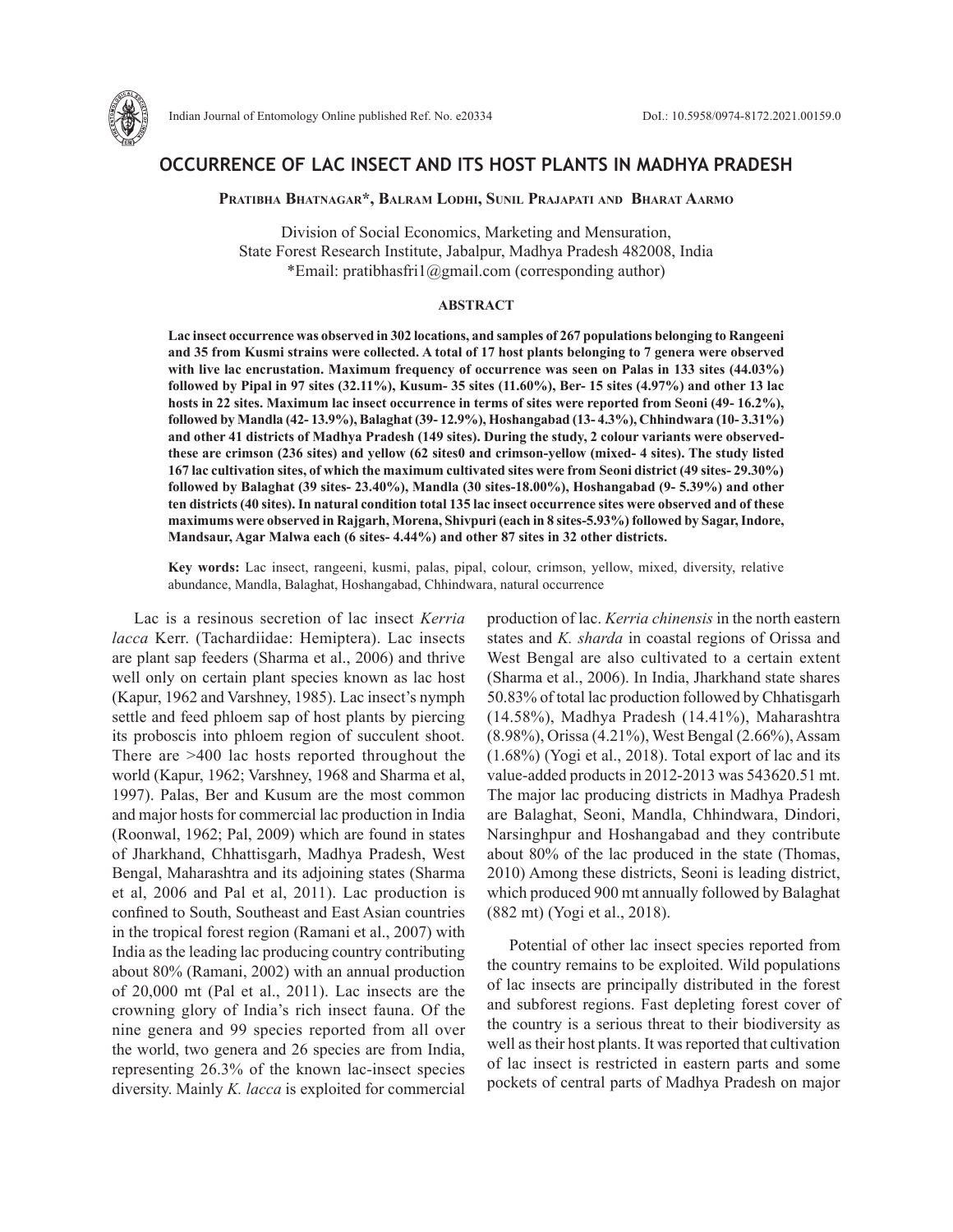host plants like Palas, Ber and Kusum trees. However, natural lac insect occurrence is reported thought out the state with number of specific host plants. In the state presence of lac insect on different host plants are sign of favourable climatic condition for the natural occurrence of lac insect/ host plants. There is lack of awareness among local people about the existence of lac insect genetic resources on these host trees and ignorantly, the natural habitat of lac insects of the region is destroyed host plants/ lac insects recorded from this region will help to promote lac culture in other areas as well as biodiversity of lac insect species will remain conserved and maintained. There are plenty of host plants available in this region which provides greater scope for commercial lac culture. The present field study was carried out with the intent to record the lac insect occurrence and also to record the new or potential host plants.

## **MATERIALS AND METHODS**

The field survey was conducted in 319 blocks of 51 districts in Madhya Pradesh during 2015-2019 to document occurrence of lac insect under the ICAR-Network Project on Conservation of Lac Insect Genetic Resources. All districts were surveyed to identify cultivated and natural occurrence sites, with documentation of district wise occurrence, colour variation and lac encrustation on host plants. Prior to undertaking the survey, contact was made with the concerned Forest Department DFO in all surveyed districts. The districts which have information about lac insect/ host plant occurrence and cultivation status were recorded. Thereafter, each forest range office in each block was visited in various districts. Information was also taken from traders and farmers at block level. With this pre-information and cultivation status a number of surveys were undertaken at block level. The live lac insect was traced through binocular or visually. Randomly different lac host plants were also observed for identifying lac species. The observations of different parameters of host plants, their intensity and location were made. The lac insect and host plants were surveyed and observed for the presence of lac insects, their strain, growth, stage, intensity and colour variation, and these documented in prescribed passport datasheet, photographs along with GPS coordinates (Montana Garmin). In the field survey if lac insect samples were found, then the branches having the lac insect were collected using secateurs and tree pruner and kept in the 60 mesh net for proper aeration during travelling period and labelled. The relative abundance  $\frac{4}{3}$   $\frac{1}{2}$   $\frac{1}{2}$   $\frac{1}{2}$   $\frac{1}{2}$   $\frac{1}{2}$   $\frac{1}{2}$   $\frac{1}{2}$   $\frac{1}{2}$   $\frac{1}{2}$   $\frac{1}{2}$   $\frac{1}{2}$   $\frac{1}{2}$   $\frac{1}{2}$   $\frac{1}{2}$   $\frac{1}{2}$   $\frac{1}{2}$   $\frac{1}{2}$   $\frac{1}{2}$   $\frac{1}{2}$   $\frac{1}{2}$   $\frac{1}{2}$   $h_{\text{th}}$  be  $\alpha$  -  $\alpha$  -  $\alpha$  -  $\alpha$  -  $\alpha$  -  $\alpha$  -  $\alpha$  -  $\alpha$  -  $\alpha$  -  $\alpha$  -  $\alpha$  -  $\alpha$  -  $\alpha$  -  $\alpha$  -  $\alpha$  -  $\alpha$  -  $\alpha$  -  $\alpha$  -  $\alpha$  -  $\alpha$  -  $\alpha$  -  $\alpha$  -  $\alpha$  -  $\alpha$  -  $\alpha$  -  $\alpha$  -  $\alpha$  -  $\alpha$  -  $\alpha$  -  $\alpha$ 

was calculated as follows:

Relative abundance (RD  $\%$ ) =

No. of host plant of one species  $\frac{1}{\text{Total no. host plant of all species}} \times 100$ 

### **RESULTS AND DISCUSSION**

Fifty one districts covering 319 blocks of Madhya Pradesh were surveyed. During study visual survey was made in the fringe areas of forests and farmers field and numbers of host plants were observed (Table 1, 2). The cultivated populations of lac insect was observed on major host plants Palas *(Butea monosperma),* Kusum *(Schleichera oleosa),* Ber *(Ziziphus mauritiana)* and Ghont *(Ziziphus xylopyra)* only. However, natural population of lac insect was reported on Pipal *(Ficus religiosa),* Bargad *(Ficus benghalensis),* Rain tree *(Albizia saman),* Kala siris *(Albizia lebbek),* Gular *(Ficus racemosa),* Pakud *(Ficus rumphii),* Akashmoni *(Acacia auriculiformis),* Khair *(Acacia catechu),*  Jangli Jalebi *(Pithocibium dulce),* Jangli Bargad *(Ficus citrifolia),* Sitaphal *(Annona squamosa),* Babul AR-<br><sub>1999</sub> *(Acacia nilotica)* and Tendu *(Diospyros melanoxylon)*.  $\frac{1}{2}$  A total 302 lac occurrence sites were recorded, and the  $\frac{3}{2}$  occurrences of lac insect/ host plants as depicted in  $\frac{1}{10}$  Table 1 and Fig. 1.  $\sec t$   $(Acaca muouca)$  and Tendu (*Diospyros metanoxyton*). with  $\sum_{n=1}^{\infty}$  1.32  $\pm$  2.40  $\pm$  2.40  $\pm$  2.40  $\pm$  2.40  $\pm$  2.40  $\pm$  2.40  $\pm$  2.40  $\pm$  2.40  $\pm$  2.40  $\pm$  2.40  $\pm$  2.40  $\pm$  2.40  $\pm$  2.40  $\pm$  2.40  $\pm$  2.40  $\pm$  2.40  $\pm$  2.40  $\pm$  2.40  $\pm$  2.40  $\pm$  2

# **Occurrence Occurrence**

**Cultivation sites:** During the study, total 167 lac  $_{\text{bout}}$  cultivated sites were reported from different districts of Madhya Pradesh. Maximum lac cultivated sites were reported from Seoni district, 49 sites (29.30%) followed by Balaghat in 39 sites (23.40%), Mandla 30 sites (18.00%), Hoshangabad 9 (5.39%), Narsinghpur 05 sites (2.99%), Dindori, Shahdol each 5 sites (2.99%), Anuppur, Betul, Katni 04 sites (2.40%), Jabalpur, can value sites were reported from unferent districts



Fig. 1. Live lac insect occurrence in Madhya Pradesh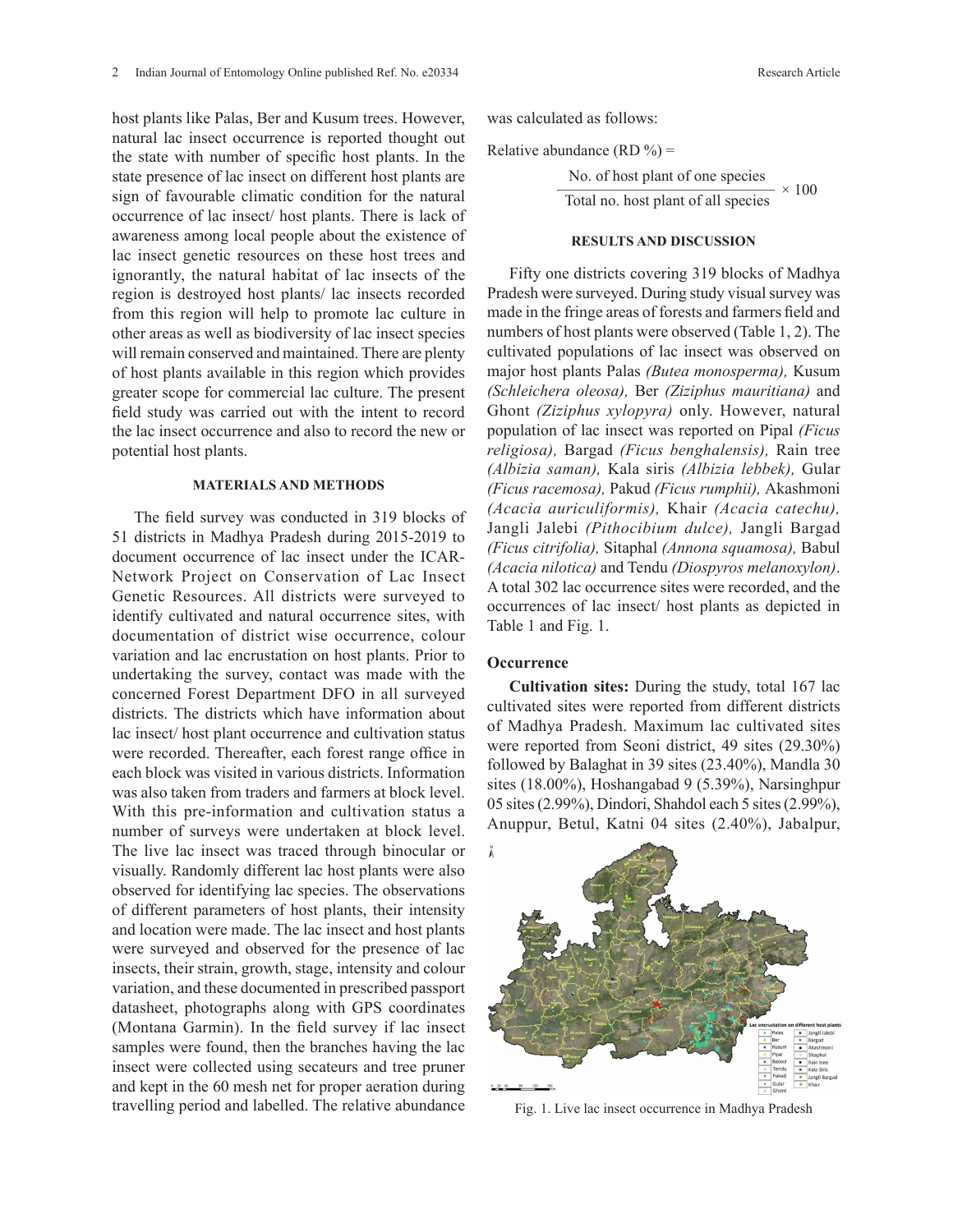| District    | Block with lac insect                | Host plants found with                | Survey period        |
|-------------|--------------------------------------|---------------------------------------|----------------------|
|             | occurrence sites                     | lac encrustation                      |                      |
| Mandla      | Nayanganj (1), Nainpur (19),         | Butea monosperma, Schleichera         | May, June, Nov.      |
|             | Bichhiya (5), Mohgaon (3)            | oleosa, Ziziphus mauritiana           | 2015, Nov. 2016,     |
|             | Ghughri (1), Mavai (1)               |                                       | May 2019             |
| Seoni       | Barghat (22), Kurai (7), Seoni       | Butea monosperma, Ziziphus            | July, Nov., Aug.     |
|             | (7), Keolari (6), Lakanadon (2),     | mauritiana, Schleichera oleosa,       | 2015, Sep., Nov.     |
|             | Dhanora (5)                          | Diospyros melanoxylon, Acacia         | 2016, Nov. 2019      |
|             |                                      | auriculiformis                        |                      |
| Balaghat    | Lalbarra (6), Waraseoni (10),        | Butea monosperma, Schleichera         | Aug., Nov. and July  |
|             | Katangi (6), Paraswara (07),         | oleosa, Ziziphus mauritiana,          | 2015, Nov. 2019      |
|             | Balaghat (3), Lanji (1), Kirnapur    | Diospyros melanoxylon                 |                      |
|             | $(4)$ , Baihar $(2)$                 |                                       |                      |
| Anuppur     | Jaithari (3), Anuppur (1)            | Butea monosperma, Ziziphus mauritiana | <b>July 2015</b>     |
| Shahdol     | Budhar (2), Gohparu (1)              | Butea monosperma                      | June 2015 and        |
|             | Jaisinghnagar (1), Pali (1)          |                                       | Oct. 2017            |
| Dindori     | Bajag (1), Dindori(2), Shahpur (2)   | Schleichera oleosa, Butea monosperma  | Aug. 2015, Feb. 2020 |
| Narsinghpur | Chichli (4), Gadarwara (1)           | Schleichera oleosa                    | Aug., Dec. 2015,     |
|             |                                      |                                       | Jan. 2017            |
| Hoshangabad | Bankhedi (7), Babai (1), Piparia (1) | Schleichera oleosa                    | Sep., Oct. and       |
|             |                                      |                                       | Dec. 2015            |
| Betul       | Chicholi (2), Multai (2)             | Butea monosperma                      | Nov. 2015 and Nov.   |
|             |                                      |                                       | 2016                 |
| Chhindwara  | Parasia (2), Jamai (3), Tamia (1),   | Butea monosperma, Ziziphus            | Nov. and Dec. 2015,  |
|             | Jumnaradeo (3), Damua (1)            | mauritiana, Schleichera oleosa,       | July 16, June 19     |
| Jabalpur    | Kundam (1)                           | Butea monosperma                      | June 2016            |
| Panna       | Devendra Nagar (1)                   | Butea monosperma                      | June 2016            |
| Raisen      | Dehgaon (1)                          | Schleichera oleosa                    | Nov. 2016            |
| Katni       | Rethi (3), Bahoriband (1)            | Butea monosperma, Ziziphus xylopyra   | Sep. 2019            |

Table 1. Occurrence of lac insect in cultivated sites

Panna, Raisen in one site (0.60%). Seoni, Balaghat and Mandla are the major lac producers of the state which contributes 81% of total lac production (Yogi et al., 2018). In the state traditionally lac insect is cultivated on *B. monosperma* and *S. oleosa* host plants. In Seoni district farmers mostly utilize *B. monosperma* host plants for brood lac production in Katki crop (rainy season) while in Baisakhi crop (winter season) they utilize *Z. mauritiana* for stick lac production. In case of Kusmi strain Bankhedi (Hoshanagabad), Chichli (Narsinghpur), Mavai (Mandla) and Dindori have potential for producing good amount of Kusmi lac on *S. oleosa,* which is the abundant host plant. In cultivated condition all 167 sites reported crimson colour variants. District wise cultivated sites in Madhya Pradesh are given in Table 1 and 3.

**Natural occurrence:** Total 135 natural lac insect occurrence sites were found. In natural condition, about 70% lac insect occurrences were observed on *F. religiosa* in 35 districts of Madhya Pradesh. Maximum occurrence of lac insect was reported from Rajgarh, Morena and Shivpuri districts in 8 sites (5.93%) followed by Sagar, Indore, Mandsaur, Agar Malwa in 6 sites (4.44%), 5 sites, (3.70%) Guna, Shajapur, 4 sites (2.96%) in Ashoknagar, Neemuch, Alirajpur and 3 sites (each 2.20%) in Umaria, Satna, Dewas etc. In Eastern part of Madhya Pradesh cultivated lac sites were found on major host *B. monosperma, S. oleosa, Z. mauritiana* while in western parts of Madhya Pradesh lac is mostly found scattered on few species only viz., *F. religiosa, F. rumphii, F. benghalensis and A. saman.* Some host plants dominant in specific region are *Zizyphus xylopyra* in Damoh and Katki, *F. rumphi* in Morena and Bhind, *A. saman* in Bhopal, Sagar and Sehore etc. In the natural condition, 69 sites reported with crimson colour lac insect, 62 sites with yellow and 4 sites reported with crimson-yellow mixed. The district wise natural sites of lac insect occurrence are given in Table 2 and 3.

**Colour variations:** Lac insect showing diverse body colour have been observed. Quantitative variations with regard to body colour had been reported varying from crimson, yellow and cream (Sharma et al., 2006) Colour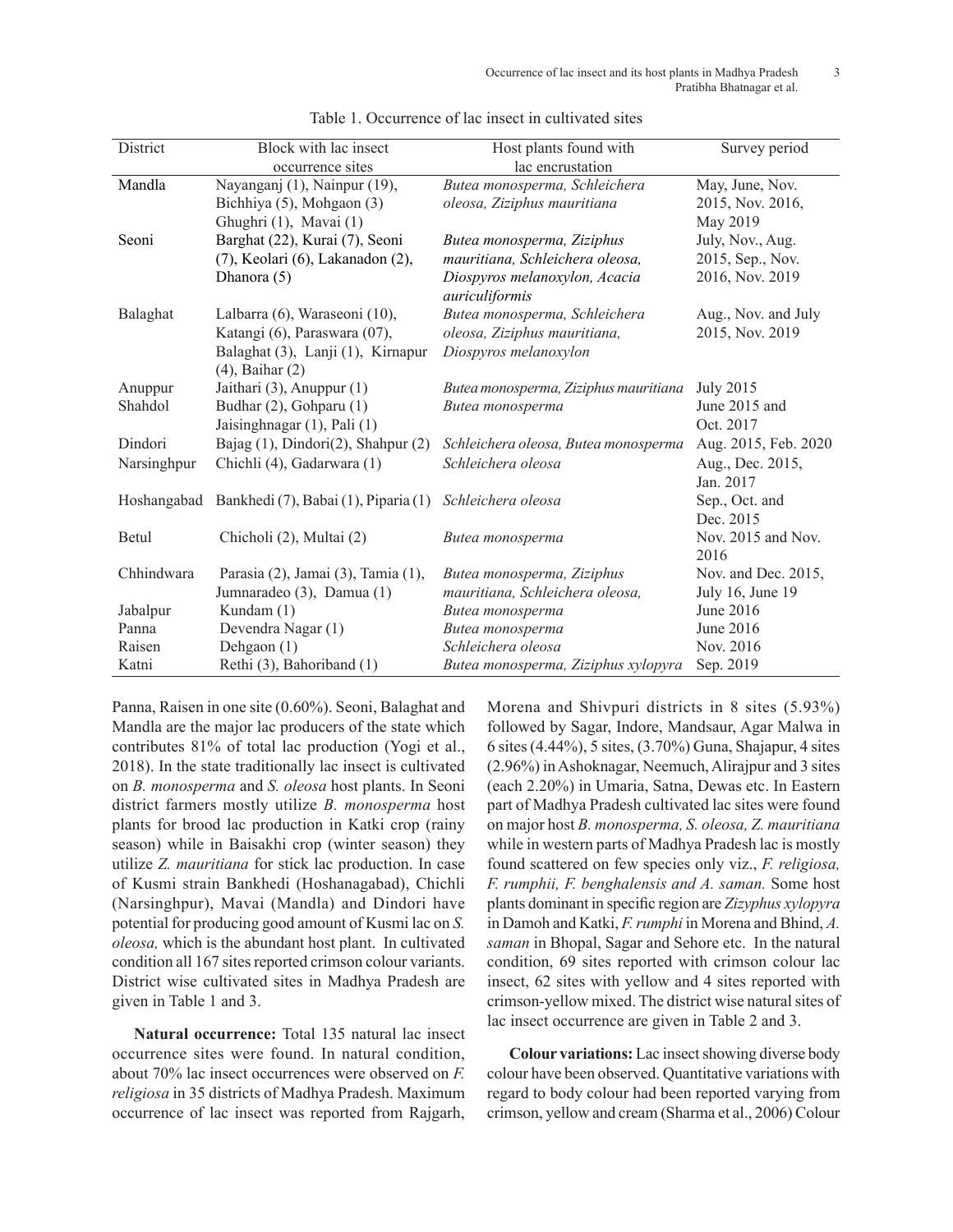| District     | Block with lac insect occurrence sites                            | Host plants with lac encrustation               | Survey period          |
|--------------|-------------------------------------------------------------------|-------------------------------------------------|------------------------|
| Mandla       | Bijadandi (1), Niwas (5),                                         | B.monosperma, Schleichera oleosa, Ziziphus      | June 2015,             |
|              | Mohgaon (3), Mavai (3)                                            | mauritiana, F. racemosa, A. nilotica            | May 2019               |
| Harda        | Timarni (1)                                                       | Ficus religiosa                                 | Nov. 2015              |
| Dindori      | Shahpura (2), Dindori (1)                                         | F. religiosa, Z. mauritiana, Schleichera        | July 2016,             |
|              |                                                                   | oleosa                                          | Nov. 2019              |
| Shahdol      | Gohparu (1)                                                       | Butea monosperma                                | June 2015              |
| Alirajpur    | Alirajpur (1), Jobat (2), Kathewara (1)                           | Ficus religiosa, Annona squamosa, A. lebbek     | Feb. 2016              |
| Neemuch      | Rampura (1), Neemuch (2), Manasa (1)                              | Ficus religiosa                                 | Feb. 2016,             |
|              |                                                                   |                                                 | Nov. 2019              |
| Mandsaur     | Mandsaur (2), Shamgarh (1), Dalonda                               | Ficus religiosa                                 | Feb. 2016 and          |
|              | $(1)$ , Bhanpura $(1)$ , Malhargarh $(1)$                         |                                                 | Nov. 2019              |
| Indore       | Sanwer $(1)$ , Indore $(1)$ , Mhow $(4)$                          | F. religiosa, Annona squamosa,                  | Feb. 2016              |
|              |                                                                   | B. monosperma                                   |                        |
| Jhabua       | Jhabua $(1)$                                                      | Ficus religiosa                                 | Feb. 2016              |
| Khandwa      | Khandwa (1)                                                       | Ficus religiosa                                 | <b>July 2016</b>       |
| Khargone     | Segaon (1), Bhikangaon (1)                                        | Ficus religiosa                                 | <b>July 2016</b>       |
| Badwani      | Rajpur $(1)$                                                      | Ficus religiosa                                 | Nov. 2016              |
| Dhar         | Rajgarh (1), Sardarpur (1)                                        | Ficus religiosa                                 | <b>July, Nov. 2016</b> |
| Jabalpur     | Jabalpur (3)                                                      | B. monosperma, F. religiosa                     | July 2016, June        |
|              |                                                                   |                                                 | 2019                   |
| Sehore       | Sehore $(1)$ , Asta $(1)$                                         | Ficus religiosa                                 | Nov. 2016              |
| Dewas        | Sonkakch (2), Shipra (1)                                          | Ficus religiosa. A. saman                       | Nov., Feb. 2016        |
| Ratlam       | Jaora $(1)$                                                       | Ficus religiosa                                 | Feb. 2016              |
| Narsinghpur  | Chichli (1), Gadarwada (1)                                        | Ficus religiosa                                 | Jan. and Dec.          |
|              |                                                                   |                                                 | 2017                   |
| Hoshanagabad | Hoshanagabad (1), Piparia (3)                                     | Ficus religiosa, Pithocobium dulce              | Dec. 2017, July        |
|              |                                                                   |                                                 | 2018                   |
| Satna        | Satna (1), Bela (1), Nagod (1)                                    | Ficus religiosa                                 | Oct., June 2017        |
| Ashoknagar   | Ashoknagar (2), Mungwani (1),                                     | F. benghalensis, F. religiosa,                  | Jan. 2017              |
|              | Sadora (1)                                                        | Butea monosperma                                |                        |
| Rajgarh      | Narsinghgarh (1), Pachore (2),                                    | Ficus religiosa                                 | Feb. 2017, May         |
|              | Jirapur (3), Khailchipur (1),                                     |                                                 | 2019                   |
|              | Sarangpur (1)                                                     |                                                 |                        |
| Guna         | Binaganj (1), Maksudanganj (1),                                   | Ficus religiosa                                 | Jan., Feb. 2017        |
|              | Kumbhraj (1), Guna (1), Rathihai (1)                              |                                                 |                        |
| Chhatarpur   | Lavkushnagar (1)                                                  | Ficus religiosa                                 | Jan. 2017              |
| Vidisha      | $Sironj(1)$ , Vidisha (1)                                         | Ficus religiosa                                 | Feb. 2017              |
| Burhanpur    | Burhanpur (1), Ikchapur (1)                                       | Ficus religiosa                                 | <b>July 2017</b>       |
| Rewa         | Govindgarh (1), Rewa (1)                                          | Ficus religiosa                                 | Oct. 2017              |
| Sidhi        | Rampur $(1)$ , Sidhi $(1)$                                        | <i>Ficus religiosa</i>                          | Oct. 2017              |
| Sagar        | Sagar (3), Rahatgarh (1),                                         | Ficus religiosa, A. saman                       | June 2016 and          |
|              | Garhakota (1), Bina (1)                                           |                                                 | Feb. 2017, May,        |
|              |                                                                   |                                                 | Nov. 2019              |
| Bhopal       | Phanda $(2)$                                                      | A. saman, Acacia nilotica                       | June, July 2018        |
| Anuppur      | Anuppur (1)                                                       | Ficus religiosa                                 | Oct. 2018              |
| Umaria       | Umaria (1), Nowrojabad (1)                                        | Butea monosperma                                | Sep. 2019              |
| Shivpuri     | Shivpuri (4), Kolaras (3),                                        | F. religiosa, F. amphissimma,                   | April and Nov.         |
|              | Pohri (1)                                                         | F. benghalensis                                 | 2019                   |
| Morena       | Morena (4), Jaora (2), Porsa (1),<br>Ambah $(1)$                  | Ficus religiosa, F. rumphi                      | April 2019             |
| <b>Bhind</b> | Bhind $(1)$ , Ater $(1)$ , Gohad $(2)$                            | Ficus religiosa, F. rumphi, Ziziphus mauritiana | April 2019             |
| Gwalior      | Gwalior (4)                                                       | F. religiosa, F. racemosa                       | April 2019             |
| Agar Malwa   | Agar (3), Nalkheda (1), Susner (1),                               | F. religiosa, Acacia catechu                    | May 2019               |
|              | Badod (1)                                                         |                                                 |                        |
| Shajapur     | Shajapur (2), Kalapipal (1), Mohan<br>Barodiya (1), Shujalpur (1) | Ficus religiosa                                 | May 2019               |
| Damoh        | Jaora $(1)$                                                       | Ficus religiosa                                 | May 2019               |
|              |                                                                   |                                                 |                        |

Table 2. Natural occurrence of lac insect in Madhya Pradesh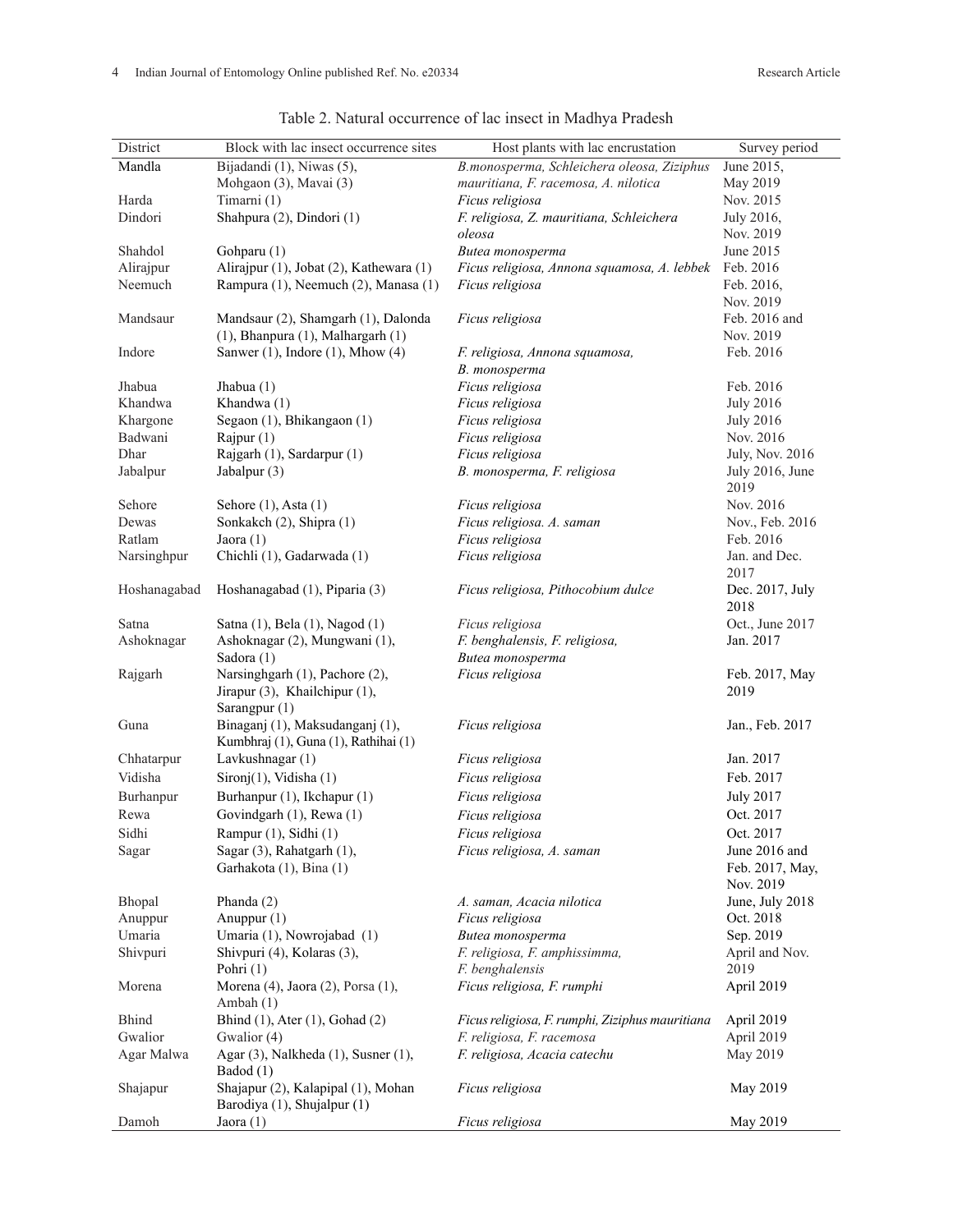| sites<br>Cultivated<br>Natural<br>abundance<br>sites (Nos.)<br>occurrence<br>$(\%)$<br>sites $(\% )$<br>sites $(\% )$<br>sites (Nos.)<br>(Nos.)<br>16.2<br>49<br>49<br>29.3<br>Seoni<br>$\mathbf{1}$<br>39<br>12.9<br>39<br>23.40<br>$\sqrt{2}$<br>Balaghat<br>$\overline{\phantom{0}}$<br>$\mathfrak{Z}$<br>42<br>13.9<br>30<br>12<br>Mandla<br>18.00<br>8.89<br>08<br>Dindori<br>2.65<br>05<br>03<br>2.99<br>2.22<br>4<br>05<br>5<br>06<br>1.99<br>$\mathbf{1}$<br>2.99<br>0.74<br>Shahdol<br>04<br>05<br>1.66<br>$\mathbf{1}$<br>2.40<br>0.74<br>6<br>Anuppur<br>03<br>0.99<br>7<br>03<br>2.22<br>Umaria<br>$\blacksquare$<br>$\blacksquare$<br>$8\,$<br>04<br>04<br>2.40<br>Katni<br>1.32<br>$\blacksquare$<br>03<br>0.60<br>9<br>04<br>1.32<br>01<br>2.22<br>Jabalpur<br>$10\,$<br>$\overline{2}$<br>0.66<br>$\overline{c}$<br>1.48<br>Rewa<br>$\qquad \qquad \blacksquare$<br>$\mathbf{1}$<br>$\mathbf{1}$<br>0.60<br>0.33<br>11<br>Panna<br>$\overline{\phantom{0}}$<br>$\overline{c}$<br>$\overline{2}$<br>12<br>Sidhi<br>0.66<br>1.48<br>$\overline{a}$<br>$\overline{3}$<br>$\overline{3}$<br>0.99<br>2.22<br>13<br>Satna<br>6<br>1.99<br>6<br>14<br>4.44<br>Sagar<br>$\mathbf{1}$<br>0.33<br>$\mathbf{1}$<br>0.74<br>15<br>Damoh<br>16<br>$\mathbf{1}$<br>0.33<br>$\mathbf{1}$<br>0.74<br>Bhopal<br>0.33<br>0.60<br>17<br>Raisen<br>$\mathbf{1}$<br>$\mathbf{1}$<br>$\overline{c}$<br>$\overline{c}$<br>18<br>0.66<br>1.48<br>Sehore<br>$\overline{a}$<br>$\overline{2}$<br>$\overline{2}$<br>19<br>Vidisha<br>0.66<br>1.48<br>13<br>$\overline{4}$<br>20<br>Hoshanagabad<br>4.30<br>$\boldsymbol{9}$<br>5.39<br>2.96 |
|----------------------------------------------------------------------------------------------------------------------------------------------------------------------------------------------------------------------------------------------------------------------------------------------------------------------------------------------------------------------------------------------------------------------------------------------------------------------------------------------------------------------------------------------------------------------------------------------------------------------------------------------------------------------------------------------------------------------------------------------------------------------------------------------------------------------------------------------------------------------------------------------------------------------------------------------------------------------------------------------------------------------------------------------------------------------------------------------------------------------------------------------------------------------------------------------------------------------------------------------------------------------------------------------------------------------------------------------------------------------------------------------------------------------------------------------------------------------------------------------------------------------------------------------------------------------------------------------------------------------------------|
|                                                                                                                                                                                                                                                                                                                                                                                                                                                                                                                                                                                                                                                                                                                                                                                                                                                                                                                                                                                                                                                                                                                                                                                                                                                                                                                                                                                                                                                                                                                                                                                                                                  |
|                                                                                                                                                                                                                                                                                                                                                                                                                                                                                                                                                                                                                                                                                                                                                                                                                                                                                                                                                                                                                                                                                                                                                                                                                                                                                                                                                                                                                                                                                                                                                                                                                                  |
|                                                                                                                                                                                                                                                                                                                                                                                                                                                                                                                                                                                                                                                                                                                                                                                                                                                                                                                                                                                                                                                                                                                                                                                                                                                                                                                                                                                                                                                                                                                                                                                                                                  |
|                                                                                                                                                                                                                                                                                                                                                                                                                                                                                                                                                                                                                                                                                                                                                                                                                                                                                                                                                                                                                                                                                                                                                                                                                                                                                                                                                                                                                                                                                                                                                                                                                                  |
|                                                                                                                                                                                                                                                                                                                                                                                                                                                                                                                                                                                                                                                                                                                                                                                                                                                                                                                                                                                                                                                                                                                                                                                                                                                                                                                                                                                                                                                                                                                                                                                                                                  |
|                                                                                                                                                                                                                                                                                                                                                                                                                                                                                                                                                                                                                                                                                                                                                                                                                                                                                                                                                                                                                                                                                                                                                                                                                                                                                                                                                                                                                                                                                                                                                                                                                                  |
|                                                                                                                                                                                                                                                                                                                                                                                                                                                                                                                                                                                                                                                                                                                                                                                                                                                                                                                                                                                                                                                                                                                                                                                                                                                                                                                                                                                                                                                                                                                                                                                                                                  |
|                                                                                                                                                                                                                                                                                                                                                                                                                                                                                                                                                                                                                                                                                                                                                                                                                                                                                                                                                                                                                                                                                                                                                                                                                                                                                                                                                                                                                                                                                                                                                                                                                                  |
|                                                                                                                                                                                                                                                                                                                                                                                                                                                                                                                                                                                                                                                                                                                                                                                                                                                                                                                                                                                                                                                                                                                                                                                                                                                                                                                                                                                                                                                                                                                                                                                                                                  |
|                                                                                                                                                                                                                                                                                                                                                                                                                                                                                                                                                                                                                                                                                                                                                                                                                                                                                                                                                                                                                                                                                                                                                                                                                                                                                                                                                                                                                                                                                                                                                                                                                                  |
|                                                                                                                                                                                                                                                                                                                                                                                                                                                                                                                                                                                                                                                                                                                                                                                                                                                                                                                                                                                                                                                                                                                                                                                                                                                                                                                                                                                                                                                                                                                                                                                                                                  |
|                                                                                                                                                                                                                                                                                                                                                                                                                                                                                                                                                                                                                                                                                                                                                                                                                                                                                                                                                                                                                                                                                                                                                                                                                                                                                                                                                                                                                                                                                                                                                                                                                                  |
|                                                                                                                                                                                                                                                                                                                                                                                                                                                                                                                                                                                                                                                                                                                                                                                                                                                                                                                                                                                                                                                                                                                                                                                                                                                                                                                                                                                                                                                                                                                                                                                                                                  |
|                                                                                                                                                                                                                                                                                                                                                                                                                                                                                                                                                                                                                                                                                                                                                                                                                                                                                                                                                                                                                                                                                                                                                                                                                                                                                                                                                                                                                                                                                                                                                                                                                                  |
|                                                                                                                                                                                                                                                                                                                                                                                                                                                                                                                                                                                                                                                                                                                                                                                                                                                                                                                                                                                                                                                                                                                                                                                                                                                                                                                                                                                                                                                                                                                                                                                                                                  |
|                                                                                                                                                                                                                                                                                                                                                                                                                                                                                                                                                                                                                                                                                                                                                                                                                                                                                                                                                                                                                                                                                                                                                                                                                                                                                                                                                                                                                                                                                                                                                                                                                                  |
|                                                                                                                                                                                                                                                                                                                                                                                                                                                                                                                                                                                                                                                                                                                                                                                                                                                                                                                                                                                                                                                                                                                                                                                                                                                                                                                                                                                                                                                                                                                                                                                                                                  |
|                                                                                                                                                                                                                                                                                                                                                                                                                                                                                                                                                                                                                                                                                                                                                                                                                                                                                                                                                                                                                                                                                                                                                                                                                                                                                                                                                                                                                                                                                                                                                                                                                                  |
|                                                                                                                                                                                                                                                                                                                                                                                                                                                                                                                                                                                                                                                                                                                                                                                                                                                                                                                                                                                                                                                                                                                                                                                                                                                                                                                                                                                                                                                                                                                                                                                                                                  |
|                                                                                                                                                                                                                                                                                                                                                                                                                                                                                                                                                                                                                                                                                                                                                                                                                                                                                                                                                                                                                                                                                                                                                                                                                                                                                                                                                                                                                                                                                                                                                                                                                                  |
|                                                                                                                                                                                                                                                                                                                                                                                                                                                                                                                                                                                                                                                                                                                                                                                                                                                                                                                                                                                                                                                                                                                                                                                                                                                                                                                                                                                                                                                                                                                                                                                                                                  |
|                                                                                                                                                                                                                                                                                                                                                                                                                                                                                                                                                                                                                                                                                                                                                                                                                                                                                                                                                                                                                                                                                                                                                                                                                                                                                                                                                                                                                                                                                                                                                                                                                                  |
| 5<br>$\overline{c}$<br>21<br>7<br>2.32<br>2.99<br>Narsinghpur<br>1.48                                                                                                                                                                                                                                                                                                                                                                                                                                                                                                                                                                                                                                                                                                                                                                                                                                                                                                                                                                                                                                                                                                                                                                                                                                                                                                                                                                                                                                                                                                                                                            |
| 22<br>$\mathbf{1}$<br>0.33<br>$\mathbf{1}$<br>0.74<br>Herda<br>$\overline{a}$<br>$\overline{a}$                                                                                                                                                                                                                                                                                                                                                                                                                                                                                                                                                                                                                                                                                                                                                                                                                                                                                                                                                                                                                                                                                                                                                                                                                                                                                                                                                                                                                                                                                                                                  |
| 23<br>1.32<br>$\overline{4}$<br>2.96<br>Gwalior<br>4<br>$\blacksquare$                                                                                                                                                                                                                                                                                                                                                                                                                                                                                                                                                                                                                                                                                                                                                                                                                                                                                                                                                                                                                                                                                                                                                                                                                                                                                                                                                                                                                                                                                                                                                           |
| 8<br>$8\,$<br>24<br>Shivpuri<br>2.65<br>5.93                                                                                                                                                                                                                                                                                                                                                                                                                                                                                                                                                                                                                                                                                                                                                                                                                                                                                                                                                                                                                                                                                                                                                                                                                                                                                                                                                                                                                                                                                                                                                                                     |
| 25<br>$\overline{4}$<br><b>Bhind</b><br>1.32<br>$\overline{4}$<br>2.96                                                                                                                                                                                                                                                                                                                                                                                                                                                                                                                                                                                                                                                                                                                                                                                                                                                                                                                                                                                                                                                                                                                                                                                                                                                                                                                                                                                                                                                                                                                                                           |
| 8<br>2.65<br>8<br>26<br>5.93<br>Morena                                                                                                                                                                                                                                                                                                                                                                                                                                                                                                                                                                                                                                                                                                                                                                                                                                                                                                                                                                                                                                                                                                                                                                                                                                                                                                                                                                                                                                                                                                                                                                                           |
| 5<br>5<br>3.7<br>27<br>1.66<br>Guna                                                                                                                                                                                                                                                                                                                                                                                                                                                                                                                                                                                                                                                                                                                                                                                                                                                                                                                                                                                                                                                                                                                                                                                                                                                                                                                                                                                                                                                                                                                                                                                              |
| 28<br>1.32<br>$\overline{4}$<br>2.96<br>Ashoknagar<br>04                                                                                                                                                                                                                                                                                                                                                                                                                                                                                                                                                                                                                                                                                                                                                                                                                                                                                                                                                                                                                                                                                                                                                                                                                                                                                                                                                                                                                                                                                                                                                                         |
| 29<br>$\mathbf{1}$<br>0.33<br>$\mathbf{1}$<br>0.74<br>Chatarpur                                                                                                                                                                                                                                                                                                                                                                                                                                                                                                                                                                                                                                                                                                                                                                                                                                                                                                                                                                                                                                                                                                                                                                                                                                                                                                                                                                                                                                                                                                                                                                  |
| 30<br>1.99<br>Indore<br>6<br>6<br>4.44                                                                                                                                                                                                                                                                                                                                                                                                                                                                                                                                                                                                                                                                                                                                                                                                                                                                                                                                                                                                                                                                                                                                                                                                                                                                                                                                                                                                                                                                                                                                                                                           |
| 1.99<br>31<br>6<br>6<br>4.44<br>Mandsaur                                                                                                                                                                                                                                                                                                                                                                                                                                                                                                                                                                                                                                                                                                                                                                                                                                                                                                                                                                                                                                                                                                                                                                                                                                                                                                                                                                                                                                                                                                                                                                                         |
| $\overline{2}$<br>$\overline{2}$<br>32<br>0.66<br>1.48<br>Dhar                                                                                                                                                                                                                                                                                                                                                                                                                                                                                                                                                                                                                                                                                                                                                                                                                                                                                                                                                                                                                                                                                                                                                                                                                                                                                                                                                                                                                                                                                                                                                                   |
| $\overline{4}$<br>$\overline{\mathcal{L}}$<br>33<br>1.32<br>2.96<br>Neemuch                                                                                                                                                                                                                                                                                                                                                                                                                                                                                                                                                                                                                                                                                                                                                                                                                                                                                                                                                                                                                                                                                                                                                                                                                                                                                                                                                                                                                                                                                                                                                      |
| 3<br>0.99<br>3<br>34<br>2.22<br>Dewas                                                                                                                                                                                                                                                                                                                                                                                                                                                                                                                                                                                                                                                                                                                                                                                                                                                                                                                                                                                                                                                                                                                                                                                                                                                                                                                                                                                                                                                                                                                                                                                            |
| 35<br>$\mathbf{1}$<br>0.33<br>0.74<br>Ratlam<br>1                                                                                                                                                                                                                                                                                                                                                                                                                                                                                                                                                                                                                                                                                                                                                                                                                                                                                                                                                                                                                                                                                                                                                                                                                                                                                                                                                                                                                                                                                                                                                                                |
| 8<br>8<br>5.93<br>36<br>2.65<br>Rajgarh                                                                                                                                                                                                                                                                                                                                                                                                                                                                                                                                                                                                                                                                                                                                                                                                                                                                                                                                                                                                                                                                                                                                                                                                                                                                                                                                                                                                                                                                                                                                                                                          |
| 6<br>37<br>Agar Malwa<br>1.99<br>6<br>4.44                                                                                                                                                                                                                                                                                                                                                                                                                                                                                                                                                                                                                                                                                                                                                                                                                                                                                                                                                                                                                                                                                                                                                                                                                                                                                                                                                                                                                                                                                                                                                                                       |
| 5<br>5<br>38<br>1.66<br>3.7<br>Shajapur                                                                                                                                                                                                                                                                                                                                                                                                                                                                                                                                                                                                                                                                                                                                                                                                                                                                                                                                                                                                                                                                                                                                                                                                                                                                                                                                                                                                                                                                                                                                                                                          |
| 10<br>3.31<br>5.99<br>39<br>Chhindwara<br>10                                                                                                                                                                                                                                                                                                                                                                                                                                                                                                                                                                                                                                                                                                                                                                                                                                                                                                                                                                                                                                                                                                                                                                                                                                                                                                                                                                                                                                                                                                                                                                                     |
| 1.32<br>40<br>Betul<br>$\overline{4}$<br>$\overline{4}$<br>2.40                                                                                                                                                                                                                                                                                                                                                                                                                                                                                                                                                                                                                                                                                                                                                                                                                                                                                                                                                                                                                                                                                                                                                                                                                                                                                                                                                                                                                                                                                                                                                                  |
| $\overline{2}$<br>0.66<br>41<br>Khargone<br>$\overline{c}$<br>1.48                                                                                                                                                                                                                                                                                                                                                                                                                                                                                                                                                                                                                                                                                                                                                                                                                                                                                                                                                                                                                                                                                                                                                                                                                                                                                                                                                                                                                                                                                                                                                               |
| 42<br>Khandwa<br>0.33<br>0.74<br>1<br>1                                                                                                                                                                                                                                                                                                                                                                                                                                                                                                                                                                                                                                                                                                                                                                                                                                                                                                                                                                                                                                                                                                                                                                                                                                                                                                                                                                                                                                                                                                                                                                                          |
| 0.33<br>43<br>Badwani<br>0.74                                                                                                                                                                                                                                                                                                                                                                                                                                                                                                                                                                                                                                                                                                                                                                                                                                                                                                                                                                                                                                                                                                                                                                                                                                                                                                                                                                                                                                                                                                                                                                                                    |
| 44<br>0.66<br>1.48<br>Burhanpur<br>2<br>2                                                                                                                                                                                                                                                                                                                                                                                                                                                                                                                                                                                                                                                                                                                                                                                                                                                                                                                                                                                                                                                                                                                                                                                                                                                                                                                                                                                                                                                                                                                                                                                        |
| 0.33<br>45<br>Jhabua<br>0.74<br>$\mathbf{1}$<br>1                                                                                                                                                                                                                                                                                                                                                                                                                                                                                                                                                                                                                                                                                                                                                                                                                                                                                                                                                                                                                                                                                                                                                                                                                                                                                                                                                                                                                                                                                                                                                                                |
| 04<br>46<br>1.32<br>2.96<br>Alirajpur<br>4                                                                                                                                                                                                                                                                                                                                                                                                                                                                                                                                                                                                                                                                                                                                                                                                                                                                                                                                                                                                                                                                                                                                                                                                                                                                                                                                                                                                                                                                                                                                                                                       |
| $\overline{302}$<br>135.00<br>100.00<br>167.00<br>100.00<br>100.00<br>Total                                                                                                                                                                                                                                                                                                                                                                                                                                                                                                                                                                                                                                                                                                                                                                                                                                                                                                                                                                                                                                                                                                                                                                                                                                                                                                                                                                                                                                                                                                                                                      |

Table 3. District wise data of occurrence of lac insect in Madhya Pradesh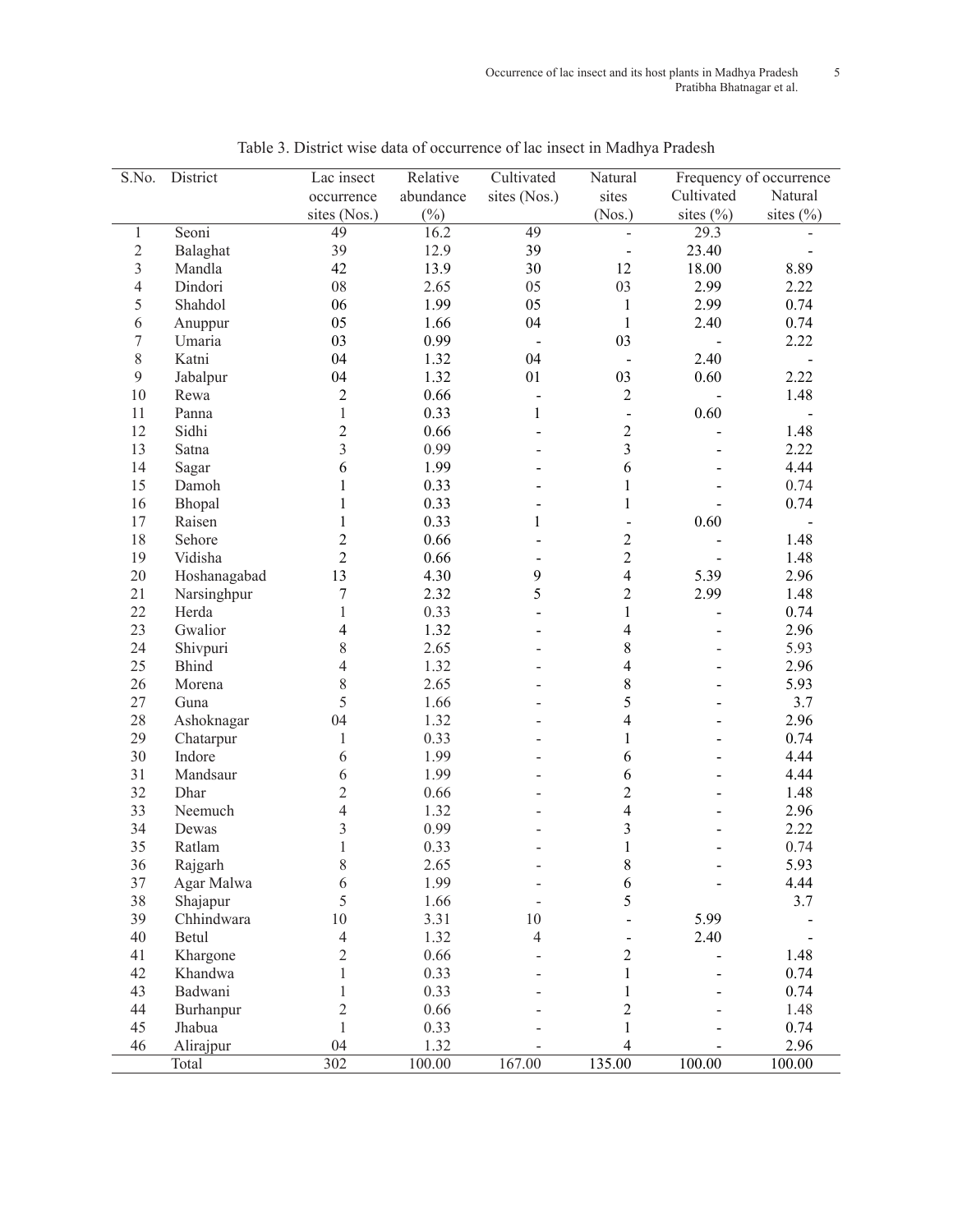differences in lac insect are inherited as a unit character and crimson is dominant to yellow (Sharma et al., 2011). Colour variation were observed in 302 lac insect occurrence sites, and two colours crimson and yellow are common. Crimson lac insect was reported from 236 sites, yellow from 62 sites and crimson-yellow mixed from 4 sites. Crimson lac insect reported on Palas, Ber, Kusum, Pipal, Bargad, Jangli Jalebi jangli Bargad, Babul, Gular, Rain tree, Black Siris, Tendu and Ghont host plants whereas yellow lac insect were observed from Pipal, Sitaphal, Pakud, Bargad, Khair and Ber trees. Details of colour variations are given in Fig. 2.



**District wise analysis:** On the basis of data given in Table 1 and 2, 302 sites from different districts of Madhya Pradesh revealed occurrence of lac insect, with maximum occurrence being from Seoni, 49 sites (16.2%) followed by Mandla, 42 sites (13.9%), Balaghat, 39 sites (12.9%), Hoshanagabad, 13 sites (4.3%), Chhindwara, 10 sites (3.31%), Dindori, Rajgarh, Morena, Shivpuri each 08 sites (2.65%), Narsinghpur, 7 sites (2.32%), Shahdol, Sagar, Indore, Mandsaur, Agar Malwa each 6 sites (1.99%), Anuppur, Guna, Shajapur each 5 sites (1.66%), Jabalpur, Katni, Gwalior, Bhind, Ashoknagar, Neemuch, Betul, Alirajpur each 4 sites (1.32%), Umaria, Satna, Dewas each 3 sites (0.99%), Rewa, Sidhi, Sehore, Vidisha,Dhar, Khargone, Burhanpur each 2 sites (0.66%) and minimum occurrence sites reported from Panna, Damoh, Bhopal, Raisen, Harda, Chhatarpur, Ratlam, Khandwa, Badwani, Jhabua each 1 sites (0.33%).

## **Host plants**

The present study revealed that out of 302 locations of lac insect occurrence 267 belong to Rangeeni strain and 35 from Kusmi strain on 17 host plants. This work is in conformity with the findings of Meena et al. (2020) who reported lac occurrence on 14 host plants in western plains of India. Maximum frequency of occurrence was reported on *B. monosperma*- 133 sites (43.70%) followed by *F. religiosa*- 97 sites (32.5%),

*S. oleosa*- 35 sites (11.60%), *Z. mauritiana*- 15 sites (4.97%), Rain tree and Pakud in 3 sites (both 0.99), Tendu, Babul, Bargad and Gular 2 sites (each 0.66%) and least frequency was reported with, Khair, Ghont, Black siris, Jangli Jalebi, Jangli Bargad and Akashmoni (0.33%) each with only 1 site. Of these *B. monosperma, S. oleosa*, *Z. mauritiana*, *F. religiosa* are the major host plants which account for about 92.72% lac insect occurrence sites of Madhya Pradesh. Similar findings of Singh and Chatterjee (1994) reported *Z. mauritiana*, *B. monosperma and F. religiosa* as the major lac hosts.

The study reveals that the occurrence of lac insect in different districts of Madhya Pradesh is of significant importance as these are habitats of important lac host plant on which lac insect thrives cultivated and found naturally. During the study lac encrustation was found on 17 host plants, and in view of abundant availability of host plants in farmer's field and forest areas, lac cultivation has great scope in the region and this biodiversity could be better utilized for the its conservation. In the present study good lac encrustations were found on Kusum, Palas, Ber, Pipal, Jangli Jalebi, Rain tree, Kala siris, Ghont, Pakud in different parts of Madhya Pradesh. Occurrence of both Kusmi and Rangeeni lac insect indicated the climate suitability of lac cultivation in surveyed areas. The study aims for in-situ conservation, multiplication and cultivation of lac insect and host plants in the local area, through on farm trials and demonstration. District wise collection and maintenance need to be continued for conserving valuable lac associated faunal and floral diversity of Madhya Pradesh. Effort should be made for the conservation of local hosts and strains of lac insect and popularizing the lac cultivation in non lac growing areas of Madhya Pradesh.

### **ACKNOWLEDGEMENTS**

Authors thank Dr K K Sharma, Director and Project Coordinator ICAR-Indian Institute of Natural Resins and Gums, Ranchi for providing financial support under the ICAR Network Project on Conservation of Lac Insect Genetic Resources. Authors also thank the Director SFRI Jabalpur for providing help and logistic support.

#### **REFERENCES**

- Kapur A P. 1962. The lac insect. In: Mukhopadhyay B, Muthana M S, editors. A Monograph on lac. Indian Lac Research Institute, Ranchi. 59-89 pp.
- Meena S C, Sharma K K, Swami H, Rana, Lekha B S, Lahot V D 2020. Survey record of lac insect *Kerria lacca* and its host plants